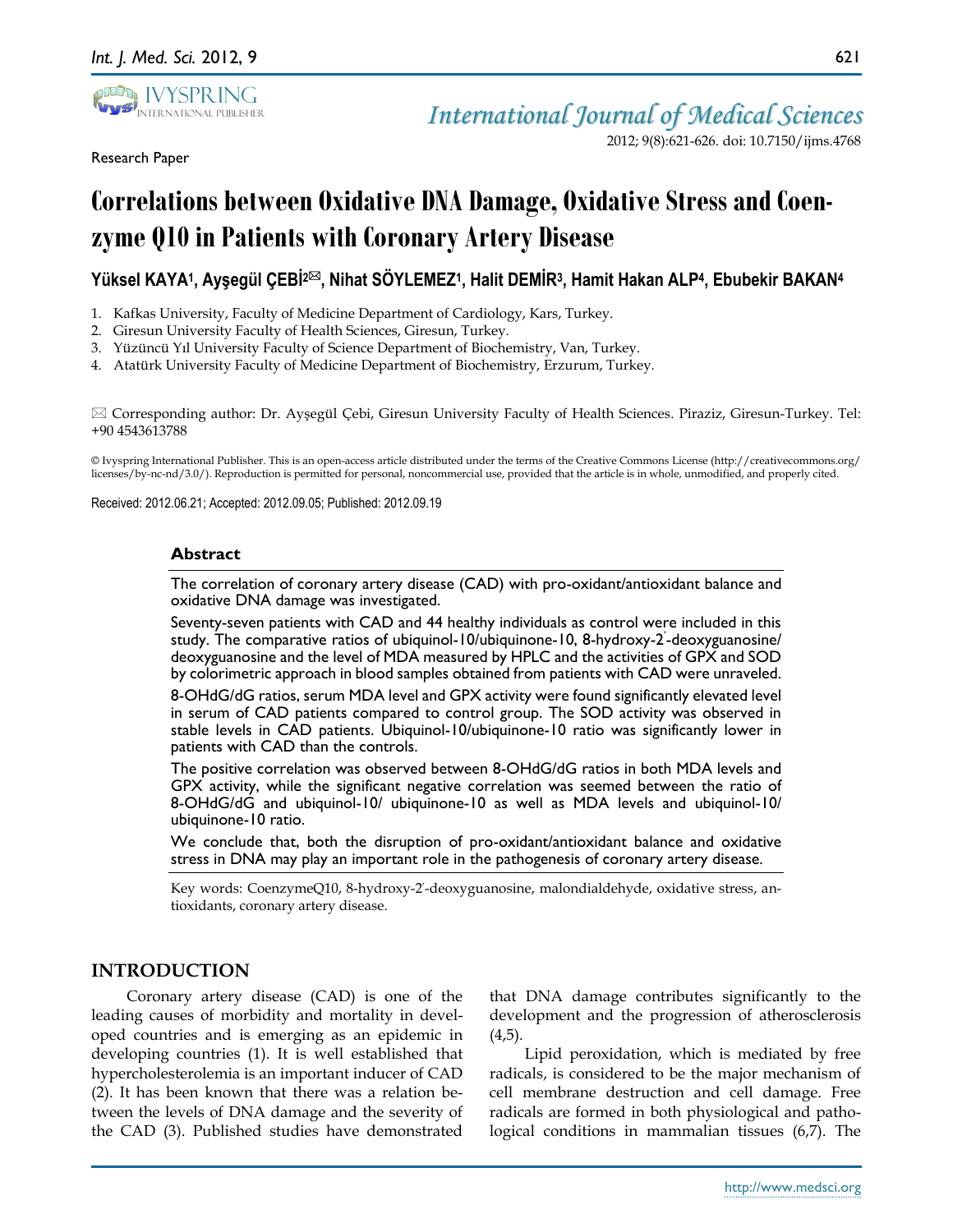recent studies showed that malondialdehyde (MDA) is an important marker of lipid peroxidation and progression of atherosclerosis is correlated with oxidative stress and can be followed up by MDA measurements (8).

Cells have an efficient antioxidant defence system, mainly composed of the enzymes such as superoxide dismutase (SOD) and glutathione peroxidase (GPX), which can scavenge the reactive oxygen species (ROS) produced by cellular metabolism, and make ROS level relatively stable under physiological conditions. Superoxide dismutase catalytically scavenges superoxide radicals  $(O_2)$ , protecting against their potential cytotoxicity. It catalyzes the dismutation of highly reactive  $\mathrm{O}_2$ , to  $\mathrm{O}_2$  and  $\mathrm{H}_2\mathrm{O}_2$ , which is a less reactive ROS (9).

Remnants of base and sugar groups, single-double strand breaks in the backbone and cross links to other molecules are produced as a consequence of DNA oxidation. Among the many types of oxidative DNA damage markers, 8-hydroxy-2 ' -deoxyguanosine (8-OHdG) is one of the most abundant oxidative products of cellular DNA damage. Since it can be detected by a high-performance liquid chromatography (HPLC) electrochemical detection method, it is sensitive and reliable (10, 11).

Coenzyme Q10 (CoQ10) is produced by the human body and is necessary for the basic functions of cells. CoQ10 is an important inhibitor of oxidative damage (12). The oxidized form of CoQ10 is called as ubiquinone-10, while the reduced form of CoQ10 is known as ubiquinol-10. It occurs in all cellular membranes, such as blood serum and serum lipoproteins. Ubiquinol offers efficient protection against the peroxidation of membrane phospholipids and serum low-density lipoproteins. Aside from its antioxidant role, CoQ10 is involved in electron transport and in adenine triphosphate synthesis associated with mitochondrial respiratory chain (13). Ubiquinol-10 is the first antioxidant to be oxidized when low-density lipoproteins are exposed to oxidants (14). Therefore, the ubiquinol-10/ubiquinone-10 ratio may be a sensitive marker for studying disturbances of the pro-oxidant-antioxidant balance in human blood (15). However, little is known about association of DNA damage with MDA, total antioxidant enzymes and CoQ10 in patients with CAD.

The aim of the present study was to investigate the relationship between oxidative DNA damage, pro-oxidant/antioxidant balance, lipid peroxidation and antioxidant enzymes in CAD. For this reason, we determined the 8-OHdG levels in leukocyte DNA as a specific marker of oxidative damage of DNA, serum MDA levels as the index of lipid peroxidation, the serum GPX and SOD activities as antioxidant enzymes, ubiquinol-10/ ubiquinone-10 ratio as pro-oxidant-antioxidant balance in patients with CAD.

#### **PATIENTS AND METHODS**

#### **Patients**

Subjects who were older than 18 years and admitted to institutional outpatient clinic with a symptom compatible with chronic coronary artery disease and had an indication for coronary angiography were subsequently enrolled to this study. Patients who had 50% or more coronary stenosis in at least one major coronary artery were included in coronary artery disease group, while those with angiographically-normal appearing coronary arteries (without stenosis or ectasia) served as healthy controls. Subjects who had other cardiac diseases including cardiomyopathy, left ventricular systolic dysfunction or severe heart failure (New York Heart Association class III or IV symptoms), valvular heart disease, experienced acute coronary syndrome in the preceding 30 days before angiography or those with a history of percutenous coronary intervention were excluded. Other criteria for exclusion included acute or chronic inflammatory disorders, immunological diseases, renal or liver failure, and previous or current neoplastic disease. A total of 77 patients with coronary artery disease and 44 healthy controls that fulfilled criteria were enrolled.

Data regarding to medical history, including smoking habits, presence of hypertension, diabetes mellitus and hyperlipidemia were recorded for all subjects. Our study was approved by local ethics committee of Yuzuncu Yil University Medical Faculty and all subjects gave their written consent before enrollment. This study was in accordance with second Declaration of Helsinki.

#### **Samples**

Venous blood samples were drawn from each patient before coronary angiography process to avoid oxidative stress caused by X-rays, following an overnight fasting period. Serum was obtained by centrifugation at 2500 rpm for 15 minutes and kept in deep freeze at -20ºC (without thawing) until the study day.

#### **Isolation and hydrolization of DNA**

DNA isolation from blood was performed with some modifications (16). Two mL of blood with ethylene diamine tetraacetic acid (EDTA) was mixed with 3mL of erythrocyte lysis buffer, and incubation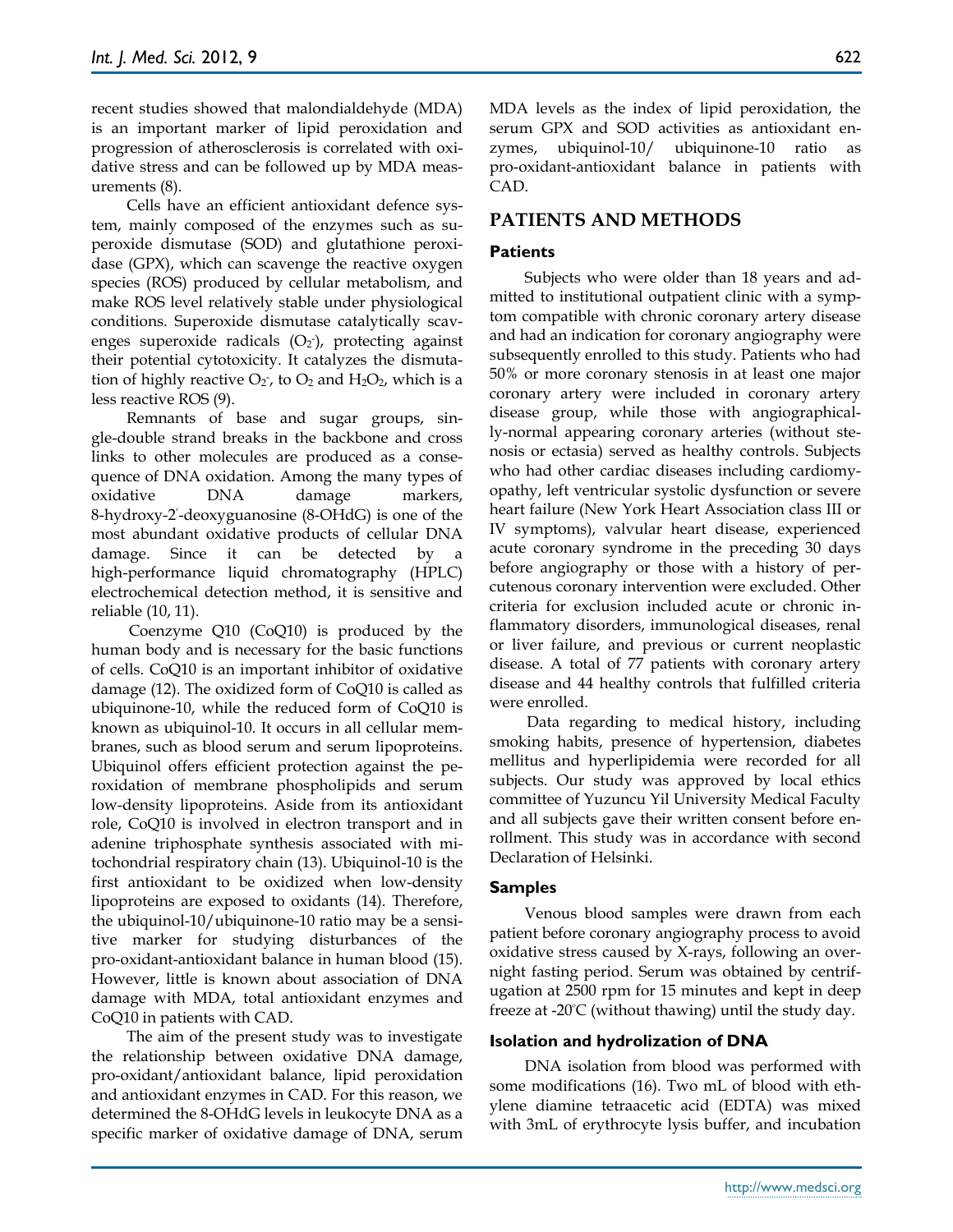for 10 min in ice was followed by centrifugation (10 min at 3500 rpm). The supernatant was decanted, and the pellet was thoroughly resuspended in sodium dodecyl sulphate (10%, v/v), proteinase K (20 mg/mL) and 1.9 mL leukocyte lysis buffer. The mixture was incubated at 65 °C for 1 h and then mixed with 0.8 mL of 9.5 M ammonium acetate. After centrifugation at 3500 rpm for 25 min, the clear supernatant (2 mL) was transferred to a new sterile tube, and DNA was precipitated by addition of 4 mL of ice-cold absolute ethanol. DNA samples were dissolved in Tris EDTA buffer (10 mM, pH 7.4), and then were hydrolyzed (17).

## **Analysis of 8-OHdG and dG by the HPLC method**

In the hydrolyzed DNA samples, 8-OHdG and dG levels were measured respectively by electrochemical HPLC (HPLC-ECD) and variable wavelength detector HPLC (HPLC-UV) systems as previously described  $(18)$ . Twenty  $\mu$ L of final hydrolysate were analysed by HPLC-ECD (HP, Agilent 1100 modular systems with HP 1049A ECD detector, Germany): Column, reverse phase-C18 (RP-C18) analytical column (250 mm  $\times$  4.6 mm  $\times$  4.0 µm, Phenomenex, CA). The mobile phase consisted of 0.05 M potassium phosphate buffer [pH 5.5] containing acetonitrile (97:  $3, v/v$ ) with a flow rate of 1 mL/min. The dG concentration was monitored based on absorbance (245 nm) and 8-OHdG based on the electrochemical reading (600 mV). Levels of dG and 8-OHdG were quantified using the standards of dG and 8-OHdG from sigma; the level of 8-OHdG was expressed as the number of 8-OHdG molecules per 106 dG.

## **Analysis of MDA by HPLC method**

Measurement of serum MDA concentration was performed according to Khoschsorur et al. (19). Briefly, 50µL of plasma sample was mixed with 0.44 M H3PO4 and 42 mM tiobarbituric acid (TBA), and incubated for 30 min in a boiling water bath. After rapidly cooling on ice, an equal volume of alkaline methanol was added to the sample, vigorously shaken, centrifuged (3000 rpm for 3 min), and the aqueous layer was removed. Then, 20 µL supernatant was analysed by HPLC (HP, Agilent 1100 modular systems with FLD detector, Germany): Column, RP-C18  $(5 \mu m,$ 4.6 x 150 mm, Eclipse VDB- C18. Agilent); elution, methanol (40:60,  $v/v$ ) containing 50 mM KH<sub>2</sub>PO4 buffer (pH 6.8); flow rate, 0.8 mL/min. Fluorometric detection was performed with excitation at 527 nm and emission at 551 nm. The peak of the MDA-TBA adduct was calibrated as a 1,1,3,3- tetraethoxypropane standard solution carried out in exactly the same process as with the plasma sample.

## **Analysis of SOD activity by spectrophotometric method**

Measurement of SOD enzyme activation was measured with Randox -Ransod enzyme kit and it was measured with autoanalyzer at 505 nm and 37  $\degree$ C. Ten µl was taken from erythrocyte suspension and mixed with 2500  $\mu$ 1 0.01 M phosphate (pH = 7.0). Later, it was diluted 251 times with water  $(F = 251)$ . Inhibition was obtained between 30-60% (20).

#### **Analysis of GPX activity by spectrophotometric method**

Measurement of GPX enzyme activation was performed according to Paglia and Valentina (21). GPX enzyme catalyzes oxidation of glutathione. When the oxidized glutathione is reduced, NADPH is oxidized and it is turned into NADP. This change was observed at 340 nm wave and activation of GPX was measured.

## **Analysis of Coenzyme Q10 by the HPLC method**

Analyses of ubiquinol-10 and ubiquinon-10 were performed according to Mosca et al (22). This method is performed by forcing the oxidation of CoQ10 in the sample by treating it with para-benzoquinone followed by extraction with 1-propanol and direct injection into the HPLC apparatus. Pre-oxidation of the sample ensures quantification of total CoQ10 by UV detection. This method achieves a linear detector response for peak area measurements over the concentration range of 0.05 to 3.47 μmol/L. Diode array analysis of the peak level was consistent with the CoQ10 spectrum. Supplementation of the samples with known amounts of CoQ10 yielded a quantitative recovery of 96% to 98.5%; the method showed a level of quantitation of 1.23 nmol per HPLC injection (200 μL of propanol extract containing 33.3 μL of plasma). A good correlation was found with a reference electrochemical detection method  $(r = 0.99, P b .0001)$ . Within-run precision showed a coefficient of variation of 1.6 for samples approaching normal values (1.02 μmol/L). Day-to-day precision was also close to 2%. The reference values of  $CoQ10$  are 0.7 to 1  $\mu$ g/mL (23). Moreover, CoQ10 values were compared to plasma cholesterol concentration, measured by a cholesterol-oxidase enzymatic test.

#### **Statistics**

Data were presented as mean ± standard deviation (SD). A non-parametric Mann Witney U-test was used to evaluate the significance of differences.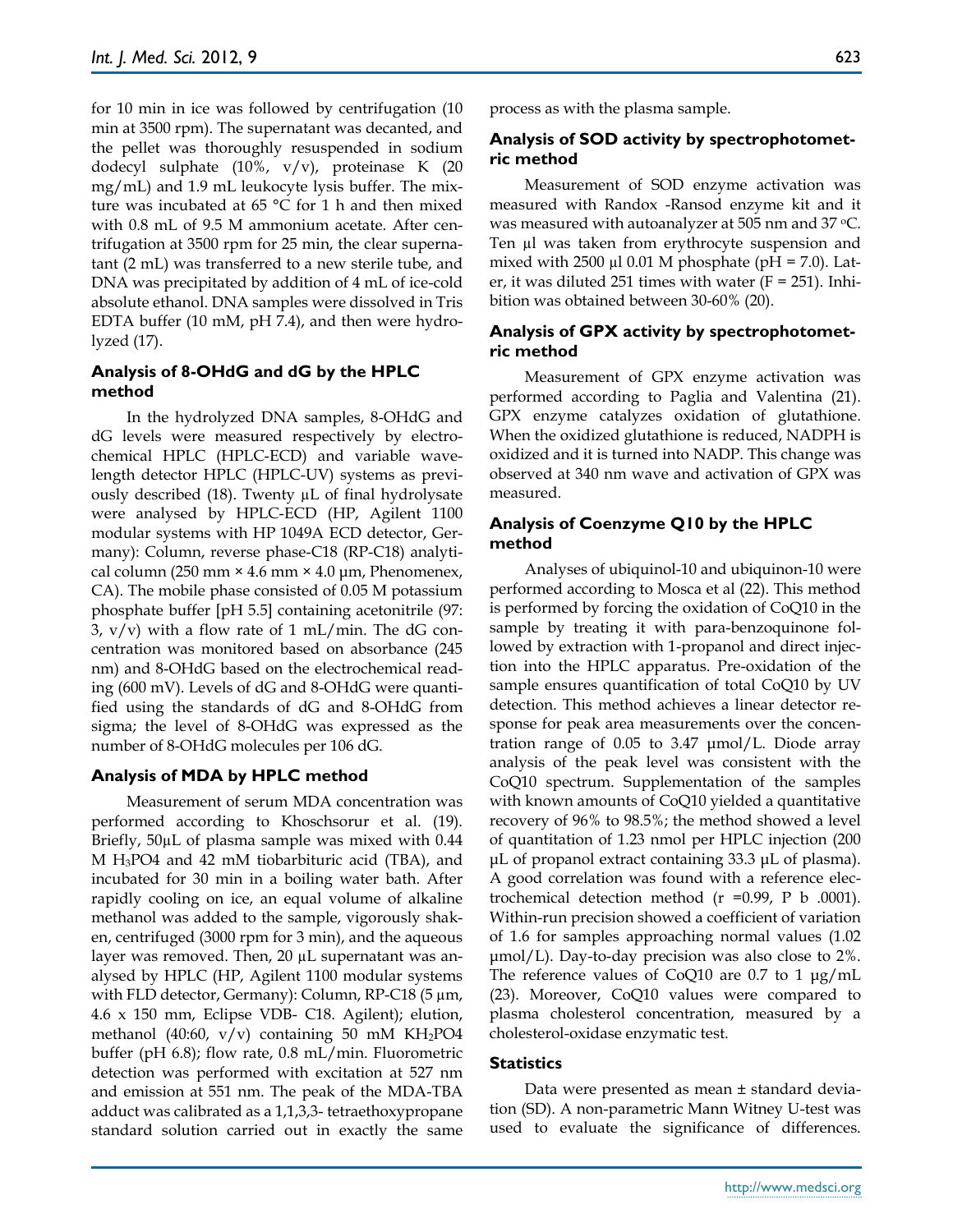Spearman's correlation coefficients were used to calculate the association between the changes of groups.

## **RESULTS**

The demographic characteristics of the groups are listed in Table 1. The mean age, gender, body mass index, smoking, hypertension and diabetes mellitus were similar in both groups. There was no difference in total, LDL, HDL cholesterol, triglyceride and creatinine values between patients and controls.

It was observed that there was a significant increase in the ratio of 8-OHdG/dG, the level of MDA and GPX activity in patients with CAD when compared to controls ( $p$ <0.001). Otherwise, the ratio of ubiquinol-10/ubiquinone-10 was significantly lower in patients with CAD when compared to controls (p<0.001) (Table 2). However, SOD activity was found similar in both groups (p=0.779) (Table 2).

In addition multivariate linear regression analysis showed a positive correlation between 8-OHdG/dG ratio and MDA levels ( $r=0.306$ ,  $p<0.01$ ) and GPX activity ( $r=0.563$ ,  $p<0.01$ ), while there was a significant negative correlation between the ratio of 8-OHdG/dG and the ratio ubiquinol-10/ ubiquinone-10 ( $r = -0.514$ ,  $p < 0.01$ ) (Table 3). However, there was a negative correlation between MDA levels and ubiquinol-10/ ubiquinone-10 ratio ( $r = -0.190$ ,  $p < 0.05$ ) (Table 3).

|  |  | Table 1. Clinical characteristics of the study population. |  |  |
|--|--|------------------------------------------------------------|--|--|
|--|--|------------------------------------------------------------|--|--|

|                               | Patients with<br>CAD<br>(n=77) | Control group P value<br>$(n=44)$ |       |
|-------------------------------|--------------------------------|-----------------------------------|-------|
| Age (year)                    | $56.0 \pm 7.8$                 | $54.3 \pm 10.2$                   | 0.307 |
| Sex (male)                    | 51 (% 66.2)                    | $31\,(% 66.0)$                    | 0.975 |
| Body mass index<br>$(kg/m^2)$ | $27.5 \pm 3.8$                 | $26.9 \pm 3.3$                    | 0.314 |
| Smoking (n)                   | 12 (% 15.6)                    | 8 (% 17.0)                        | 0.833 |
| Hypertension (n)              | 28 (% 36.4)                    | 12 (% 25.5)                       | 0.584 |
| Diabetes mellitus (n)         | 10 (% 13.0)                    | 4(% 8.5)                          | 0.445 |
| Total cholesterole<br>(mg/dl) | $190.5 \pm 38.5$               | $200.0 \pm 41.4$                  | 0.208 |
| Triglyceride (mg/dl)          | $183.2 \pm 87.8$               | $192.7 \pm 125.2$                 | 0.650 |
| LDL cholesterol<br>(mg/dl)    | $115.5 \pm 31.4$               | $124.9 \pm 44.5$                  | 0.206 |
| HDL cholesterol<br>(mg/dl)    | $41.3 \pm 9.8$                 | $44.2 \pm 10.3$                   | 0.124 |
| Creatinine (mg/dl)            | $0.90 \pm 0.17$                | $0.87 \pm 0.13$                   | 0.292 |

**Table 2.** Comparison of the plasma levels of 8-OHdG/dG and the serum malondialdehyde (MDA), the serum glutathione peroxidase (GPX), superoxide dismutase (SOD), ubiqinol-10/ubiquinone-10 between patients with coronary artery disease (*CAD*) and control group.

|                                     | Patients with<br>$CAD$ (n=77)<br>Mean+SD<br>$(min-max)$ | Control<br>$(n=44)$<br>Mean <sup>+SD</sup><br>$(min-max)$ | P value |
|-------------------------------------|---------------------------------------------------------|-----------------------------------------------------------|---------|
| 8-OHdG/dG                           | $3.01 \pm 1.77$<br>$(0.95 - 8.98)$                      | $0.28 \pm 0.14$<br>$(0.12 - 0.96)$                        | 0.000   |
| MDA (umol)                          | $11.27 \pm 9.05$<br>$(0.64 - 38.88)$                    | $4.86 \pm 2.75$<br>$(0.14 - 12.34)$                       | 0.000   |
| GPX (U/mL)                          | $26.75 \pm 10.78$<br>$(7.58 - 50.74)$                   | $10.46 \pm 6.07$<br>$(2.04 - 22.90)$                      | 0.000   |
| SOD (U/mL)                          | $6.32 \pm 4.00$<br>$(0.3-17.9)$                         | $6.54 \pm 4.44$<br>$(0.2 - 18.2)$                         | 0.779   |
| Ubiquinol-10/Ubiquinon-10 0.49±0.34 | $(0.11 - 1.89)$                                         | $1.23 \pm 0.84$<br>$(0.45 - 3.92)$                        | 0.000   |

**Table 3**. Spearman's correlation coefficients among variable.

|                                | 8OHdG MDA<br>/dG | $(\mu \text{mol/l})$ | Ubiq-<br>$u$ inol-10/<br>Ubiqui-<br>none-10 | <b>GPX</b><br>(EU/ml) | <b>SOD</b><br>(EU/<br>ml) |
|--------------------------------|------------------|----------------------|---------------------------------------------|-----------------------|---------------------------|
| 8OHdG/dG                       | 1                |                      |                                             |                       |                           |
| MDA (µmol/l)                   | $0.306**$        | 1                    |                                             |                       |                           |
| Ubiquinol-10/<br>Ubiquinone-10 | $-0.514**$       | $-0.190*$            | 1                                           |                       |                           |
| GPX(EU/ml)                     | $0.563**$        | 0.106                | $-0.471$                                    | 1                     |                           |
| SOD(EU/ml)                     | 0.007            | $-0.031$             | $-0.151$                                    | $-0.006$              | 1                         |

Correlation is significant at the 0.01 level (2-tailed), \*Correlation is significant at the 0.05 level (2-tailed). 8-OHdG/dG = 8-hydroxy-2'-deoxyguanosine/deoxyguanosine; MDA = malondialdehyde; GPX = glutathione peroxidase; SOD = superox-

ide dismutase.

#### **DISCUSSION**

In the present study, DNA damage marker 8-OHdG/dG was significantly increased and the ratio of ubiqinol-10/ubiquinone-10 as a pro-oxidant/ oxidant marker was significantly decreased in patients with CAD when compared with controls. Also, the antioxidant GPX activity was increased in CAD patients.

DNA damage is caused by multiple factors including oxidative stress, Vitamin  $B_{12}$  deficiency and ischemia-reperfusion injury (3,4,6). The ratio of 8-OHdG/dG is correlated with the severity of the oxidative stress. The higher activity of an antioxidant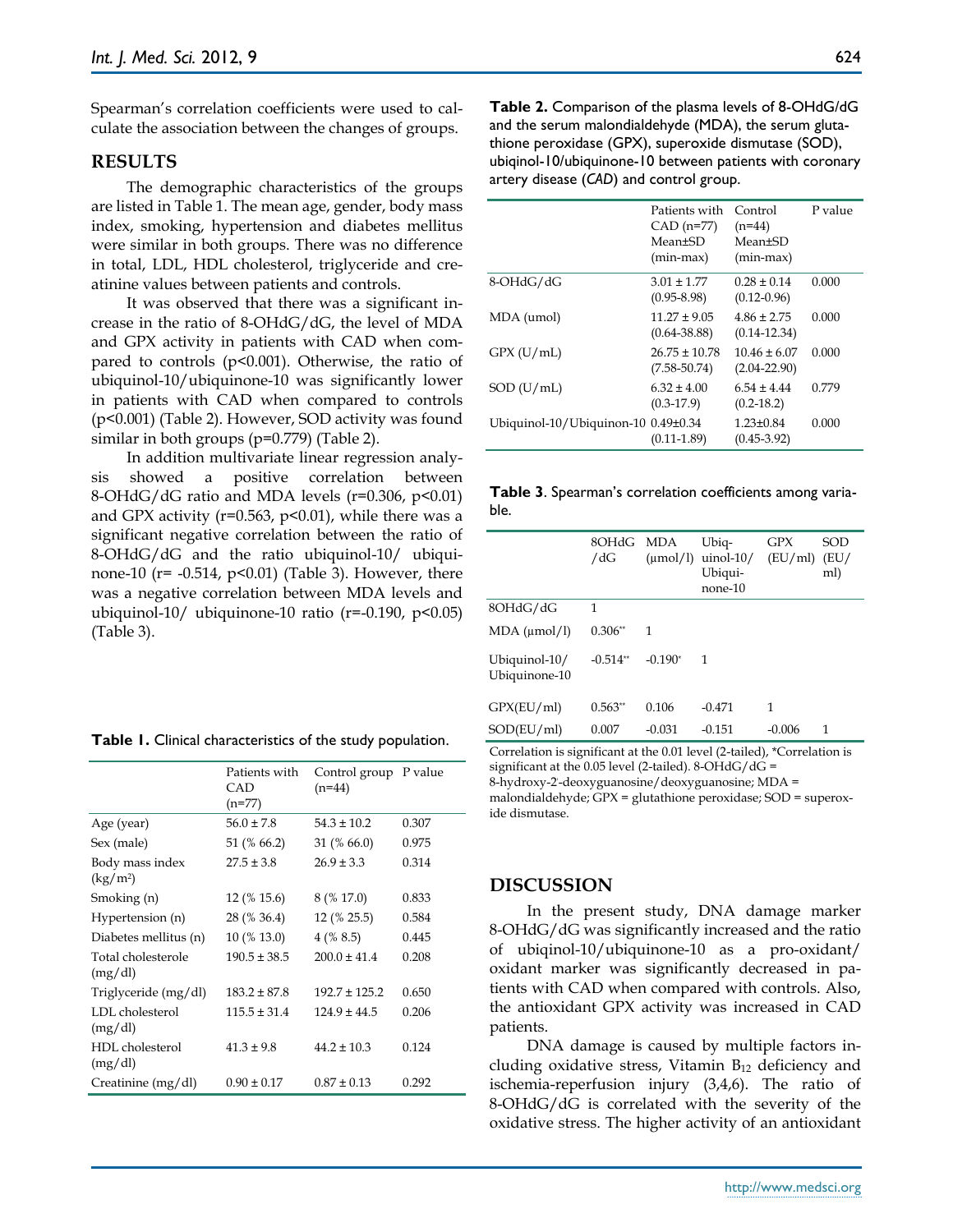enzyme may be a compensatory regulation in response to increased oxidative stress. In our previous study, we demonstrated that 8-OHdG may be a good biomarker for risk assessment of subclinical cardiovascular disease in haemodialysis patients (24). DNA damage has been related with the development of cardiovascular pathologies in the general population, which is supported for the monoclonal origin of cells from human atherosclerotic plaques (25).

In the present study, the lipid peroxidation product i.e. MDA levels have been increased significantly in plasma of the patients with coronary artery disease as compared to the controls. Raharjo et al. (26) reported that MDA is an important marker of lipid peroxidation. Belch et al. (27) showed that progression of atherosclerosis is correlated with oxidative stress and can be followed up by MDA measurements. Results of the studies of Pezeshkian et al. (28) showed that, MDA levels increased significantly in heart diseases. Some other investigates have also reported increase of SOD, MDA and GPX levels in patients with CAD (7). In our study, similar with the literature, the serum levels of MDA were found significantly higher in patients than that of the controls  $(p<0.001)$ . In our previous study, we showed that the serum levels of retinol, tocopherol and cholecalciferol concentrations were lower in CAD patients than that of the healthy control group (29).

Antioxidant enzymes (SOD, GPX) are compounds that dispose, scavenge, and suppress the formation of free radicals and oppose their actions. Two main categories of antioxidants prevent the generation of free radicals and those intercept any free radicals that are generated (7,30,31). SOD is an important antioxidant enzyme having antitoxic effect against superoxide anion. GPX, an oxidative stress inducible enzyme, plays a significant role in peroxyl scavenging mechanism, and in maintaining functional integration of the cell membranes. Alteration in the oxidant - antioxidant profile is known to occur in CAD (3,4). We have found that in the present study, GPX enzyme activation was significantly higher in patients with CAD than controls. However, SOD enzyme activation was similar in patients with CAD and in controls.

CoQ10, also known as ubiquinol-10, plays a central role in the mitochondrial respiratory system, in which it shuttles electrons from complexes I and II to complexes III. CoQ is an ubiquitous constituent of cellular membranes and functions as an antioxidant. It is also a modulator of the mitochondrial permeability transition pore (32). CoQ10 aids them by supplying energy for the function of cells with high metabolic demands, such as heart muscle. The correlation between oxidative damage and mitochondrial alterations is strong. In our study, the ratio of 8-OHdG/dG and MDA were significantly negatively correlated with the ratio of ubiquinol-10/ ubiquinone-10 in CAD. These observations propose that oxidative dysfunction occurs in the pathogenesis of CAD and are consistent with the process of lipid peroxidation and oxidative DNA damage. Blood levels of CoQ10 were significantly lower in patients with ischemic heart disease and in those with dilated cardiomyopathy as compared to the healthy controls (33). Mabuchi et al., (34) reported that serum levels of CoQ10 diminished during treatment with statin in patients with hypercholesterolemia. CoQ10 levels are reported to decrease in patients with some chronic diseases such as heart disease.

In a clinical study, the administration of CoQ10 to heart transplant candidates led to a significant improvement in functional status, clinical symptoms, and quality of life. However, there were no objective changes in echo measurements or ANF and TNF blood levels. Coenzyme Q10 may serve as an optional addition to the pharmacologic armamentarium of patients with end-stage heart failure (35). In a double-blind trial, 144 people who had recently experienced a heart attack were given either placebo or 120 mg of CoQ10 daily for 1 year, along with conventional treatment. The results showed that participants receiving CoQ10 experienced significantly fewer heart-related problems, such as episodes of angina pectoris or arrhythmia, or recurrent heart attacks (36,37). CoQ10's best-established use is for congestive heart failure, but the evidence is not compatible with proven benefit.

In conclusion, the present study revealed up-regulation of lipid peroxidation, oxidative DNA damage and deficiency of CoQ10 ratio in CAD. It causes to disrupt pro-oxidant/antioxidant balance and therefore CoQ10 supplementation may show cardioprotective effects in CAD.

#### **Competing Interests**

The authors have declared that no competing interest exists.

#### **References**

- 1. Yusoff K. Vitamin E in cardiovascular disease: has the die been cast? Asia Pac J Clin Nutr. 2002;11:443-447.
- 2. Kagan A, Kannel WB, Dawber TR, Revotskie N. The Coronary Profile. Ann N Y Acad Sci. 1963;97:883-894.
- 3. Demirbag R, Yilmaz R, Kocyigit A. Relationship between DNA damage, total antioxidant capacity and coronary artery disease. Mutat Res. 2005;570:197-203.
- 4. Andreassi MG, Botto N, Cocci F, Battaglia D, Antonioli E, Masetti S, Manfredi S, Colombo MG, Biagini A, Clerico A. Methylenetetrahydrofolate reductase gene C677T polymorphism, homocysteine, vitamin B12,